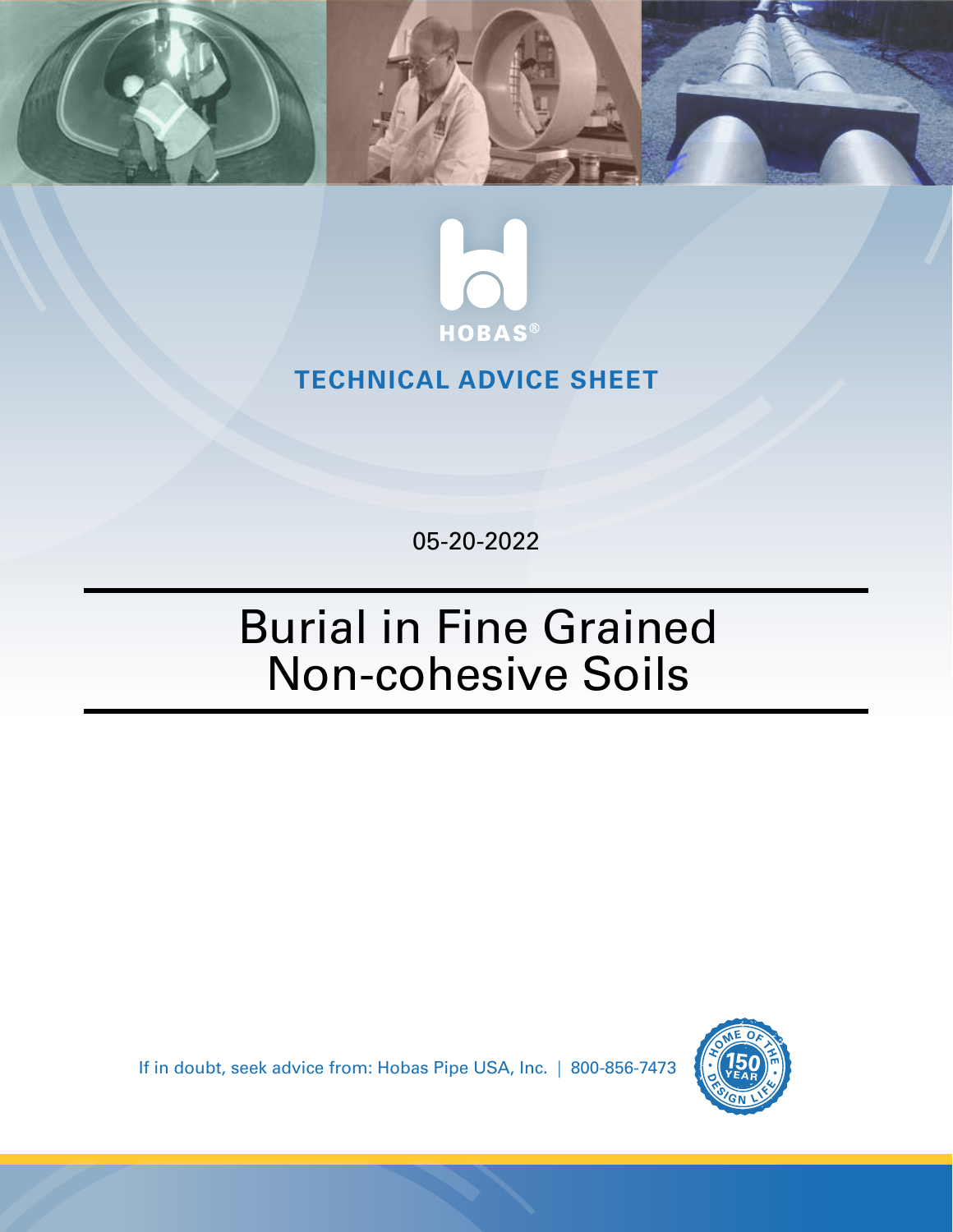

Burial in Fine Grained Non-cohesive Soils - 05-20-2022 - Page 2

## **Burial in Fine Grained Non-cohesive Soils**

Direct burial of flexible pipe in trenches consisting of fine grained non-cohesive soils with medium to low blow counts presents several challenges to achieving a quality installation. The higher the overburden load (deeper cover), the more important it is that the required installation be achieved.

In short, to achieve a quality installation (actually in all conditions), a "tight" pipe zone with a dense granular surround must be achieved to provide proper pipe support. This means no voids and no loose or sloughed native soils in the pipe zone or in the adjacent trench walls. In many native soils, such as rock, most clays or cemented non-cohesive, this result is easy to achieve since the trench walls typically remain intact when excavated. In non-cohesive soils, this is frequently not the case. When excavated, these soils tend to slough-in, greatly lowering their density and modulus. For the installation to be successful, the trench walls must be maintained in their original in situ condition or restored to that status, or better, during the enveloping of the pipe.

If an open graded pipe zone surround material is used such as a clean crushed rock, lateral migration of the native soils into the voids in the rock surround must be avoided to prevent a reduction in pipe side support. This phenomenon will only occur if there is a driver to move the fine grained native soils such as lateral ground water movement. If this is an issue, the materials must be separated by a filter fabric to prevent passage or a closed graded pipe zone surround used such as sand or a sand-rock mixture. Note that sand or sand-rock mixtures require compaction to achieve a proper density.

There are many construction procedures that can be used to achieve the foregoing requirements. We would be pleased to discuss the methods we've observed with any interested parties.